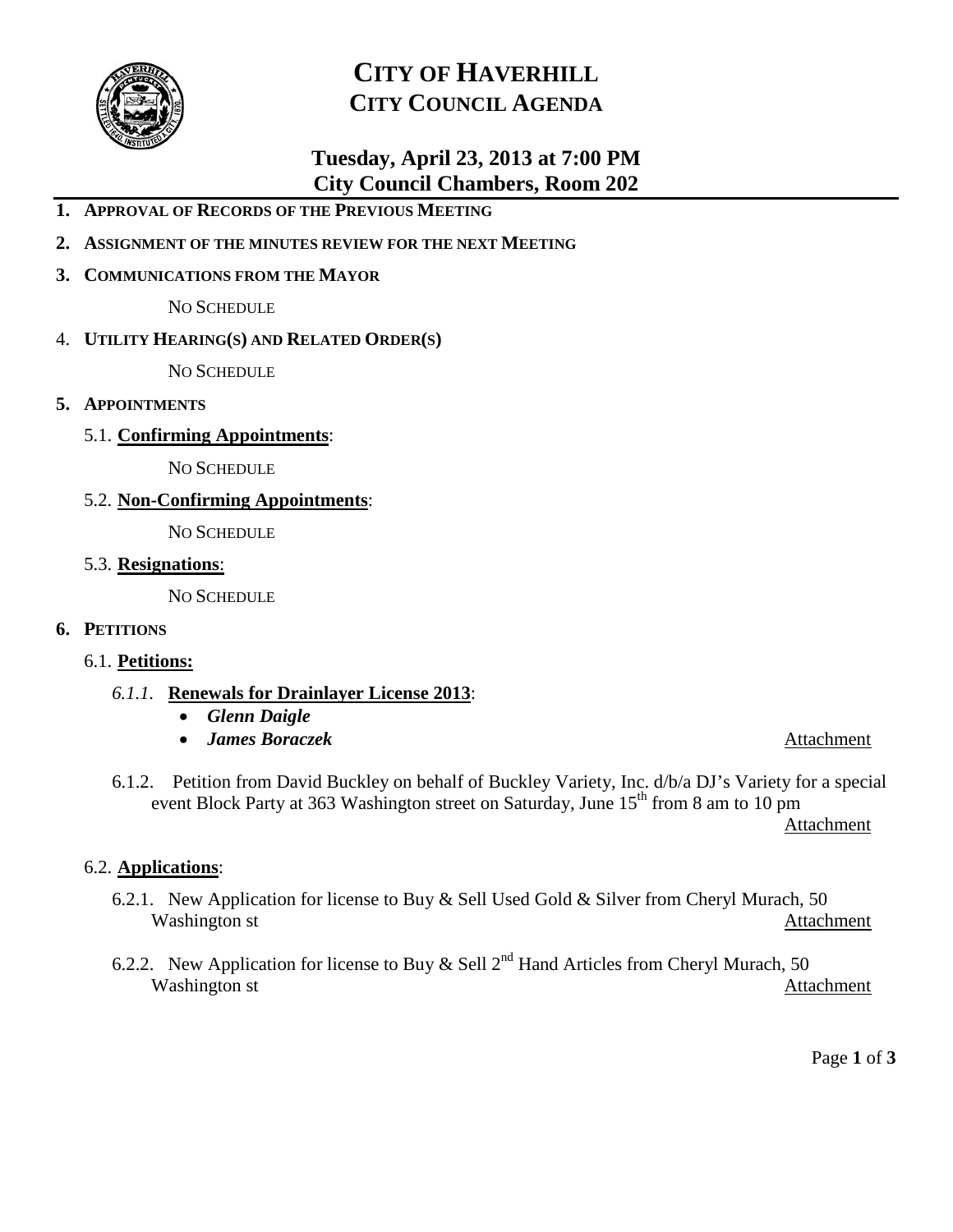

# **CITY OF HAVERHILL CITY COUNCIL AGENDA**

# **Tuesday, April 23, 2013 at 7:00 PM City Council Chambers, Room 202**

- 6.2.3. New Application for license to Buy  $\&$  Sell 2<sup>nd</sup> Hand Articles from Elaine A. Drinkwater, 50 Washington st **Attachment**
- 6.2.4. New Application for license to Buy & Sell Used Gold & Silver from Elaine A. Drinkwater, 50 Washington st Attachment
- 6.2.5. Renewal Application for Junk Dealer License from James Smith, T.J.S. Metals, 23-43 Hale st

### **7. HEARINGS AND RELATED ORDERS**

NO SCHEDULE

## **8. MOTIONS AND ORDERS**

# 8.1. **Ordinances (File 10 Days):**

NO SCHEDULE

## **9. UNFINISHED BUSINESS OF PRECEDING MEETINGS**

- 9.1. Document 48, Petition from Joan Parah; Program Manager, Rebuilding Together Greater Haverhill Inc/Annual Rebuilding Day Program; with several requests for this year's event on Saturday, April  $27<sup>th</sup>$ **Postponed from April 16 2013** Attachment
- 9.2. Document 44, Communication from David Van Dam, Mayor's Chief of Staff, requesting to give an update to the Council on the progress of the alley way lighting request by Councillor Daly O'Brien **Postponed from April 2 2013** Attachment

# **10. COMMUNICATIONS AND REPORTS FROM CITY OFFICERS AND EMPLOYEES**

# 10.1. **Monthly Reports**:

NO SCHEDULE

# 10.2. **Communications from Councillors:**

- 10.2.1. Communication from Councillor Michitson wishing to introduce Donnie Cox to speak about the Fletcher Community Farm Attachment
- 10.2.2. Communication from Councillor Michitson wishing to award Bounce Imaging with the grand prize in the Haverhill Hardware Horizons Challenge for startups Attachment

Page **2** of **3**

Attachment